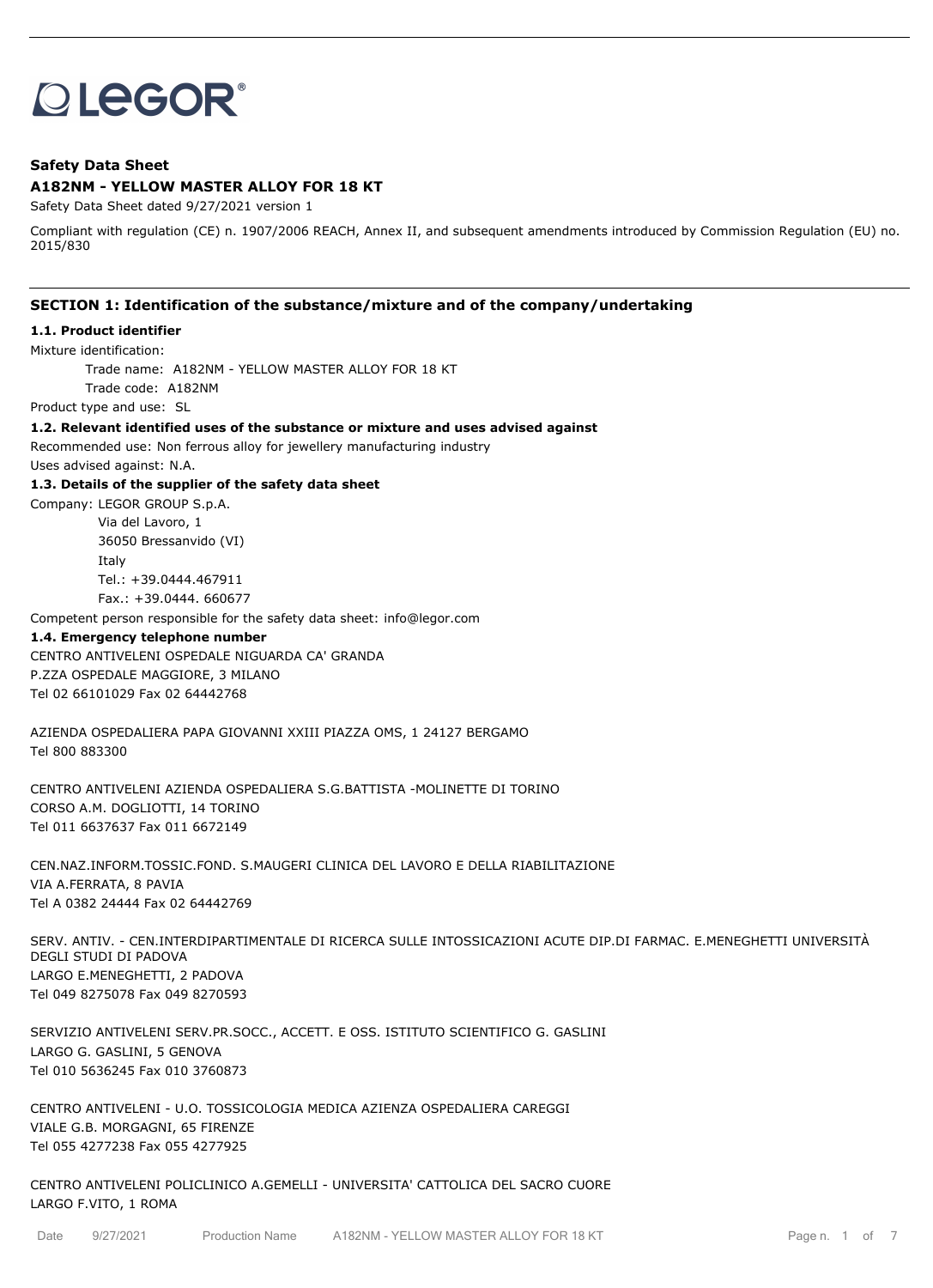CENTRO ANTIVELENI - ISTITUTO DI ANESTESIOLOGIA E RIANIMAZIONE UNIVERSITÀ DEGLI STUDI DI ROMA LA SAPIENZA VIALE DEL POLICLINICO, 155 ROMA Tel 06 49970698 Fax 06 4461967

AZ. OSP. UNIV. FOGGIA V.LE LUIGI PINTO, 1 71122 FOGGIA Tel 0881 732326

CENTRO ANTIVELENI AZIENDA OSPEDALIERA A. CARDARELLI VIA CARDARELLI, 9 NAPOLI Tel 081 7472870 Fax 081 7472880

# **SECTION 2: Hazards identification**

### **2.1. Classification of the substance or mixture**

#### **Regulation (EC) n. 1272/2008 (CLP)**

0 The product is not classified as dangerous according to Regulation EC 1272/2008 (CLP).

Adverse physicochemical, human health and environmental effects:

No other hazards

**2.2. Label elements**

The product is not classified as dangerous according to Regulation EC 1272/2008 (CLP).

**Special provisions according to Annex XVII of REACH and subsequent amendments:**

None

**2.3. Other hazards**

No PBT Ingredients are present

Other Hazards: No other hazards

#### **SECTION 3: Composition/information on ingredients**

**3.1. Substances**

N.A.

# **3.2. Mixtures**

Mixture identification: A182NM - YELLOW MASTER ALLOY FOR 18 KT

#### **Hazardous components within the meaning of the CLP regulation and related classification:**

None

#### **SECTION 4: First aid measures**

#### **4.1. Description of first aid measures**

In case of skin contact:

Wash with plenty of water and soap.

In case of eyes contact:

Wash immediately with water.

In case of Ingestion:

Do not induce vomiting, get medical attention showing the SDS and label hazardous.

In case of Inhalation:

Remove casualty to fresh air and keep warm and at rest.

# **4.2. Most important symptoms and effects, both acute and delayed**

N.A.

#### **4.3. Indication of any immediate medical attention and special treatment needed**

N.A.

# **SECTION 5: Firefighting measures**

# **5.1. Extinguishing media**

Suitable extinguishing media: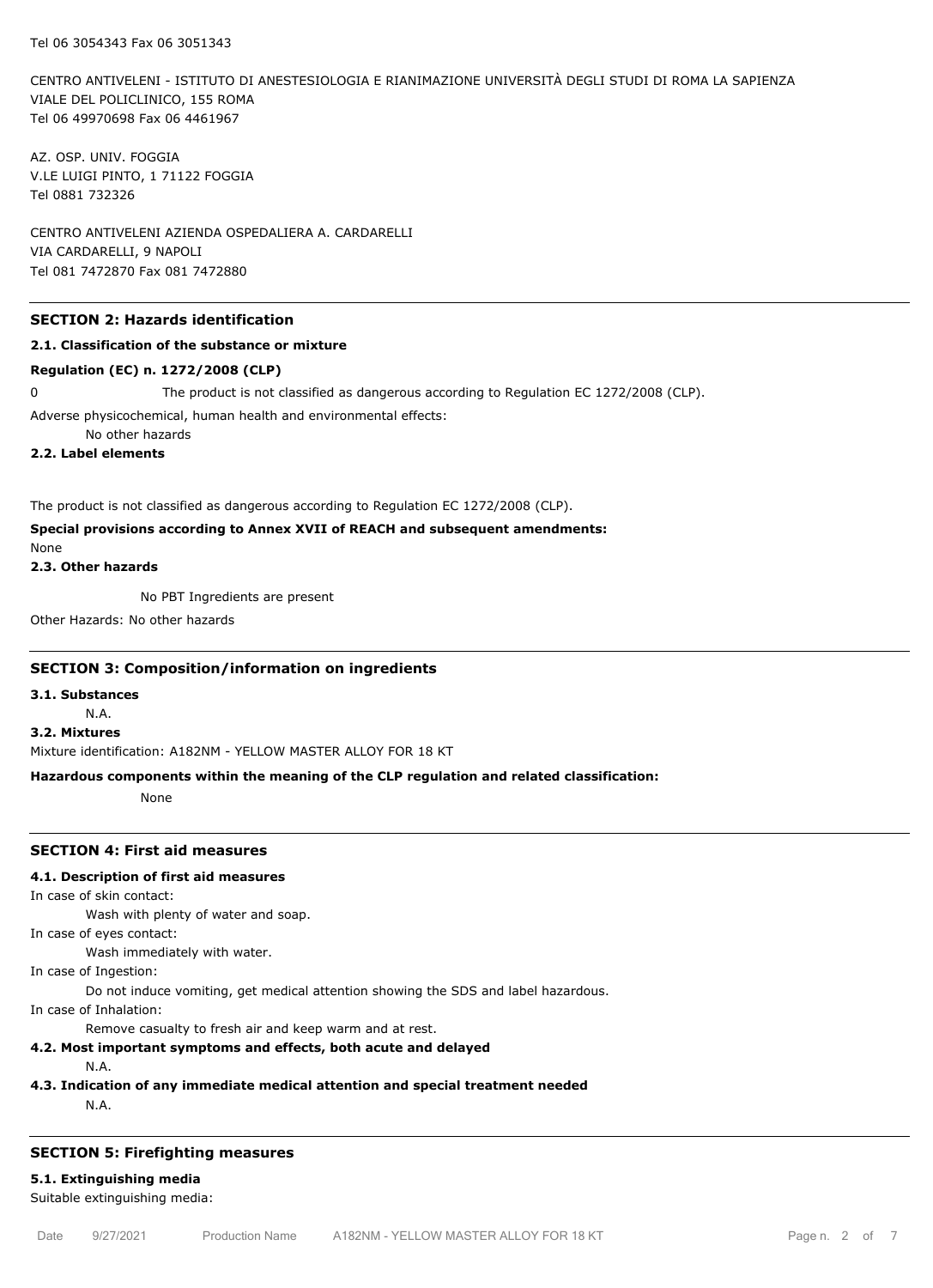Water.

Carbon dioxide (CO2).

Extinguishing media which must not be used for safety reasons:

None in particular.

# **5.2. Special hazards arising from the substance or mixture**

Do not inhale explosion and combustion gases.

Burning produces heavy smoke.

# **5.3. Advice for firefighters**

Use suitable breathing apparatus .

Collect contaminated fire extinguishing water separately. This must not be discharged into drains. Move undamaged containers from immediate hazard area if it can be done safely.

# **SECTION 6: Accidental release measures**

# **6.1. Personal precautions, protective equipment and emergency procedures**

Wear personal protection equipment.

Remove persons to safety.

See protective measures under point 7 and 8.

# **6.2. Environmental precautions**

Do not allow to enter into soil/subsoil. Do not allow to enter into surface water or drains.

Retain contaminated washing water and dispose it.

In case of gas escape or of entry into waterways, soil or drains, inform the responsible authorities.

Suitable material for taking up: absorbing material, organic, sand

# **6.3. Methods and material for containment and cleaning up**

Suitable material for taking up: absorbing material, organic, sand Wash with plenty of water.

# **6.4. Reference to other sections**

See also section 8 and 13

# **SECTION 7: Handling and storage**

# **7.1. Precautions for safe handling**

Avoid contact with skin and eyes, inhaltion of vapours and mists.

Do not eat or drink while working.

See also section 8 for recommended protective equipment.

# **7.2. Conditions for safe storage, including any incompatibilities**

Incompatible materials:

None in particular.

Instructions as regards storage premises:

Adequately ventilated premises.

# **7.3. Specific end use(s)**

Recommendation(s)

None in particular

Industrial sector specific solutions:

None in particular

# **SECTION 8: Exposure controls/personal protection**

# **8.1. Control parameters**

No data available

# **8.2. Exposure controls**

Eye protection:

Not needed for normal use. Anyway, operate according good working practices.

Protection for skin:

No special precaution must be adopted for normal use.

Protection for hands:

Not needed for normal use.

Respiratory protection:

N.A. Thermal Hazards:

N.A.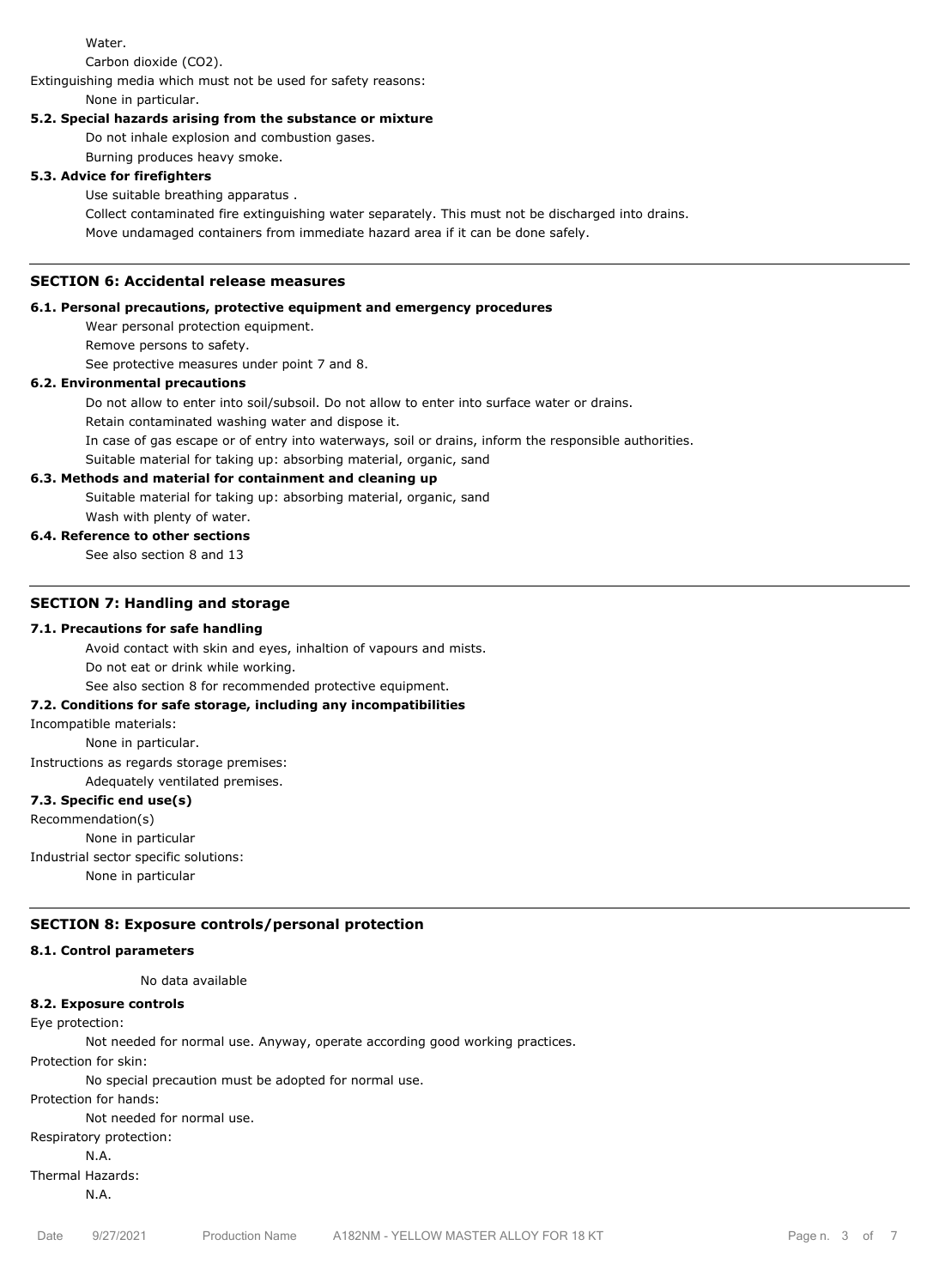# **SECTION 9: Physical and chemical properties**

# **9.1. Information on basic physical and chemical properties**

**Physical State** Solid **Appearance and colour:** N.A. **Odour:** N.A. **Odour threshold:** N.A. **pH:** N.A. **Melting point / freezing point:** N.A. **Initial boiling point and boiling range:** N.A. **Flash point:** > 93°C **Evaporation rate:** N.A. **Upper/lower flammability or explosive limits:** N.A. **Vapour density:** N.A. **Vapour pressure:** N.A. **Relative density:** N.A. **Solubility in water:** N.A. **Solubility in oil:** N.A. **Partition coefficient (n-octanol/water):** N.A. **Auto-ignition temperature:** N.A. **Decomposition temperature:** N.A. **Viscosity:** N.A. **Explosive properties:** N.A. **Oxidizing properties:** N.A. **Solid/gas flammability:** N.A. **9.2. Other information VOC** N.A. **Substance Groups relevant properties** N.A. **Miscibility:** N.A.

#### **SECTION 10: Stability and reactivity**

**Conductivity:** N.A.

#### **10.1. Reactivity**

- Stable under normal conditions
- **10.2. Chemical stability**

Data not Available.

# **10.3. Possibility of hazardous reactions**

None.

# **10.4. Conditions to avoid**

Stable under normal conditions.

# **10.5. Incompatible materials**

None in particular.

**10.6. Hazardous decomposition products** None.

# **SECTION 11: Toxicological information**

# **11.1. Information on toxicological effects**

#### **Toxicological Information of the Preparation**

| a) acute toxicity                | Not classified                                                   |
|----------------------------------|------------------------------------------------------------------|
|                                  | Based on available data, the classification criteria are not met |
| b) skin corrosion/irritation     | Not classified                                                   |
|                                  | Based on available data, the classification criteria are not met |
| c) serious eye damage/irritation | Not classified                                                   |
|                                  | Based on available data, the classification criteria are not met |
|                                  |                                                                  |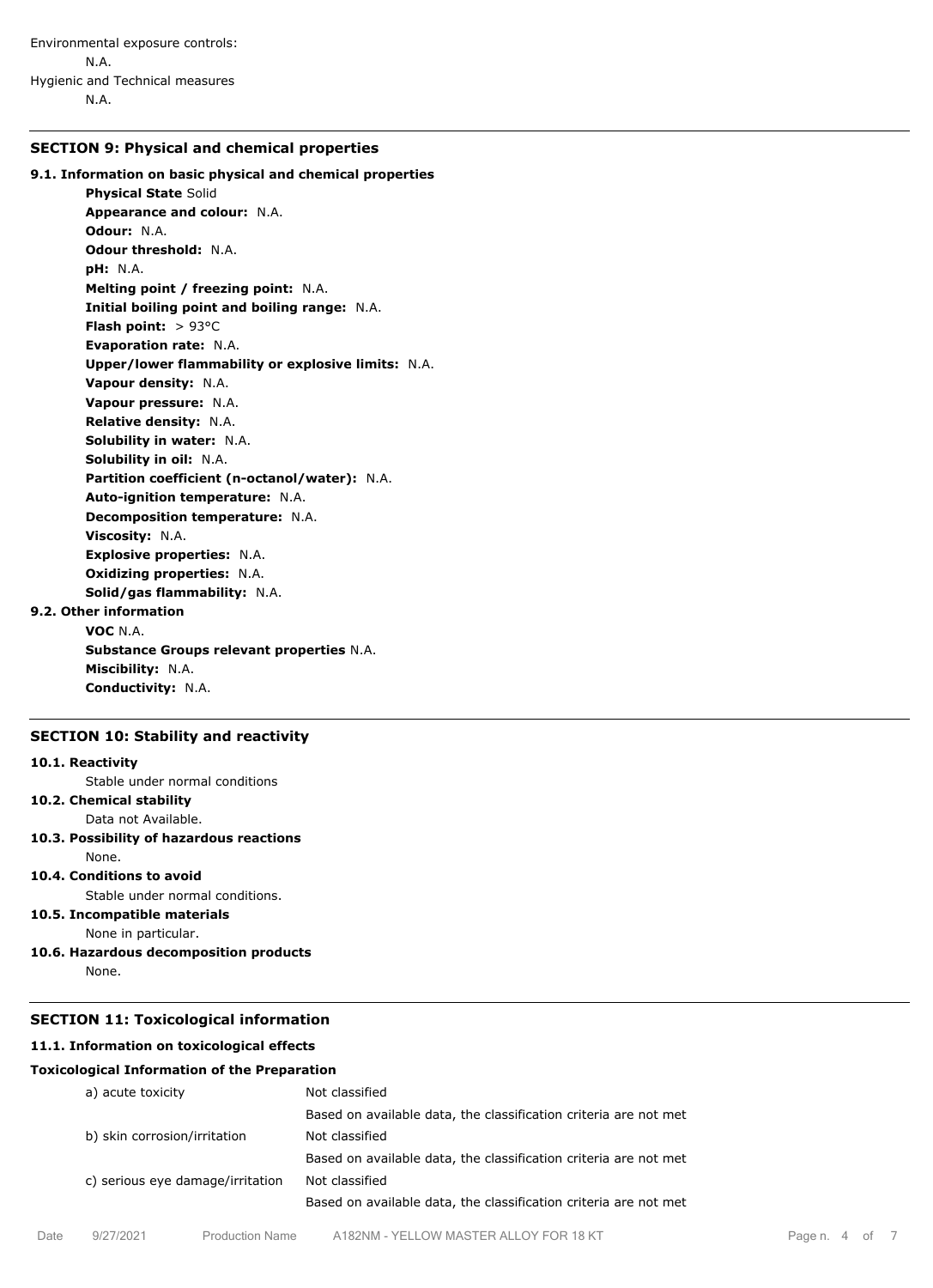| d) respiratory or skin sensitisation Not classified |                                                                  |
|-----------------------------------------------------|------------------------------------------------------------------|
|                                                     | Based on available data, the classification criteria are not met |
| e) germ cell mutagenicity                           | Not classified                                                   |
|                                                     | Based on available data, the classification criteria are not met |
| f) carcinogenicity                                  | Not classified                                                   |
|                                                     | Based on available data, the classification criteria are not met |
| g) reproductive toxicity                            | Not classified                                                   |
|                                                     | Based on available data, the classification criteria are not met |
| h) STOT-single exposure                             | Not classified                                                   |
|                                                     | Based on available data, the classification criteria are not met |
| i) STOT-repeated exposure                           | Not classified                                                   |
|                                                     | Based on available data, the classification criteria are not met |
| j) aspiration hazard                                | Not classified                                                   |
|                                                     | Based on available data, the classification criteria are not met |
|                                                     |                                                                  |

# **SECTION 12: Ecological information**

# **12.1. Toxicity**

Adopt good working practices, so that the product is not released into the environment. Eco-Toxicological Information:

# **List of Eco-Toxicological properties of the product**

Not classified for environmental hazards.

No data available for the product

#### **12.2. Persistence and degradability**

N.A.

# **12.3. Bioaccumulative potential**

N.A.

#### **12.4. Mobility in soil**

N.A.

# **12.5. Results of PBT and vPvB assessment**

No PBT Ingredients are present

# **12.6. Other adverse effects**

N.A.

#### **SECTION 13: Disposal considerations**

# **13.1. Waste treatment methods**

Recover if possible. In so doing, comply with the local and national regulations currently in force.

#### **SECTION 14: Transport information**

Not classified as dangerous in the meaning of transport regulations.

# **14.1. UN number**

N.A.

**14.2. UN proper shipping name**

N.A.

# **14.3. Transport hazard class(es)**

N.A.

- **14.4. Packing group**
- N.A. **14.5. Environmental hazards**

# N.A.

- 
- **14.6. Special precautions for user**

N.A.

Road and Rail ( ADR-RID ) :

N.A.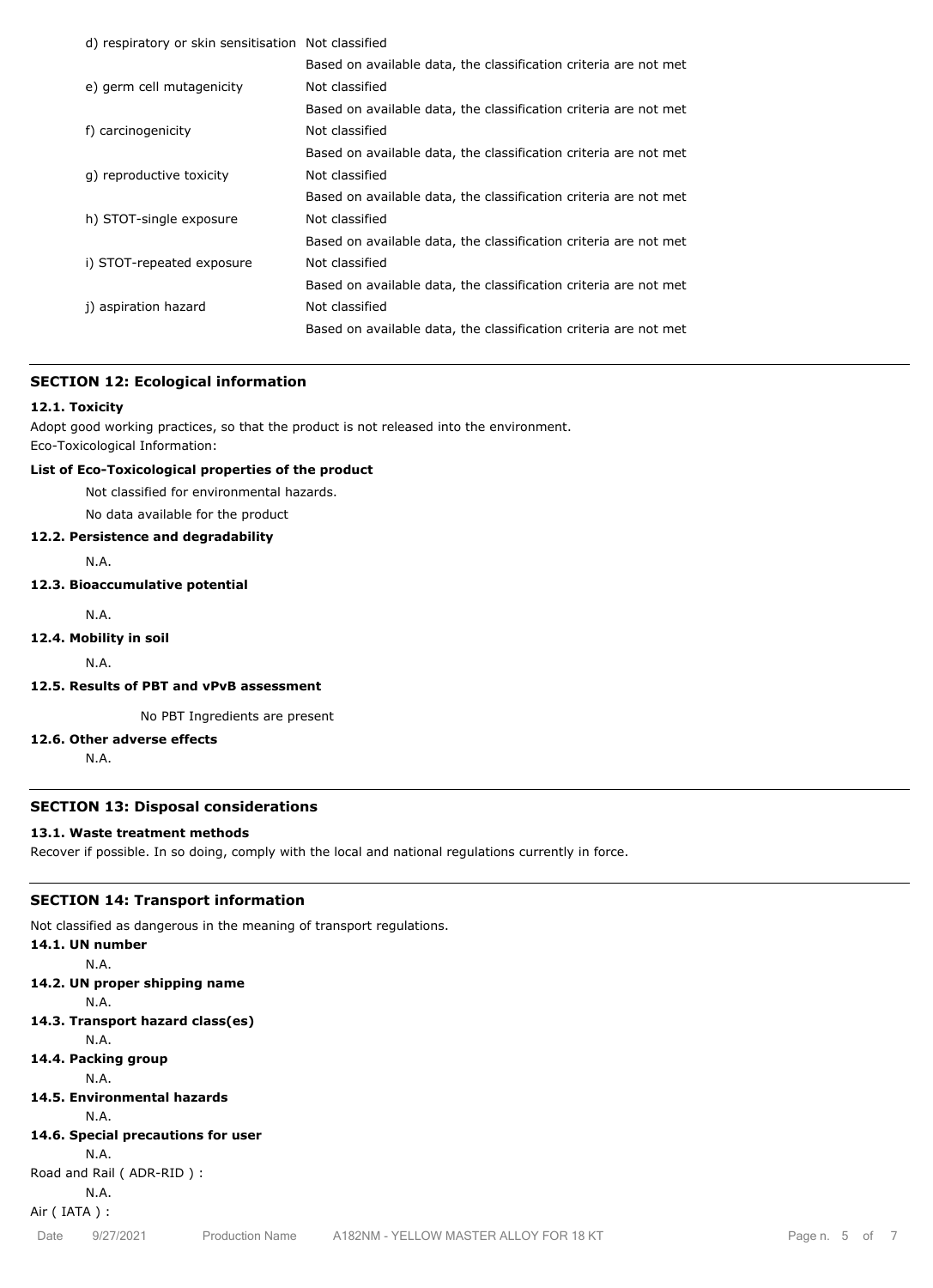Sea ( IMDG ) :

#### N.A.

#### **14.7. Transport in bulk according to Annex II of MARPOL and the IBC Code**

N.A.

#### **SECTION 15: Regulatory information**

#### **15.1. Safety, health and environmental regulations/legislation specific for the substance or mixture**

Dir. 98/24/EC (Risks related to chemical agents at work)

Dir. 2000/39/EC (Occupational exposure limit values) Regulation (EC) n. 1907/2006 (REACH) Regulation (EC) n. 1272/2008 (CLP) Regulation (EC) n. 790/2009 (ATP 1 CLP) and (EU) n. 758/2013 Regulation (EU) n. 286/2011 (ATP 2 CLP) Regulation (EU) n. 618/2012 (ATP 3 CLP) Regulation (EU) n. 487/2013 (ATP 4 CLP) Regulation (EU) n. 944/2013 (ATP 5 CLP) Regulation (EU) n. 605/2014 (ATP 6 CLP) Regulation (EU) n. 2015/1221 (ATP 7 CLP) Regulation (EU) n. 2016/918 (ATP 8 CLP) Regulation (EU) n. 2016/1179 (ATP 9 CLP) Regulation (EU) n. 2017/776 (ATP 10 CLP) Regulation (EU) n. 2018/669 (ATP 11 CLP) Regulation (EU) n. 2018/1480 (ATP 13 CLP) Regulation (EU) n. 2019/521 (ATP 12 CLP)

Regulation (EU) 2015/830

Restrictions related to the product or the substances contained according to Annex XVII Regulation (EC) 1907/2006 (REACH) and subsequent modifications:

Restrictions related to the product: None

Restrictions related to the substances contained: None

Provisions related to directive EU 2012/18 (Seveso III):

N.A.

# **Regulation (EU) No 649/2012 (PIC regulation)**

No substances listed

German Water Hazard Class.

Class 3: extremely hazardous.

SVHC Substances:

No data available

#### **15.2. Chemical safety assessment**

No Chemical Safety Assessment has been carried out for the mixture.

# **SECTION 16: Other information**

This document was prepared by a competent person who has received appropriate training. Main bibliographic sources:

ECDIN - Environmental Chemicals Data and Information Network - Joint Research Centre, Commission of the European Communities

SAX's DANGEROUS PROPERTIES OF INDUSTRIAL MATERIALS - Eight Edition - Van Nostrand Reinold

The information contained herein is based on our state of knowledge at the above-specified date. It refers solely to the product indicated and constitutes no guarantee of particular quality.

It is the duty of the user to ensure that this information is appropriate and complete with respect to the specific use intended.

This MSDS cancels and replaces any preceding release.

Legend to abbreviations and acronyms used in the safety data sheet:

ACGIH: American Conference of Governmental Industrial Hygienists

ADR: European Agreement concerning the International Carriage of Dangerous Goods by Road.

AND: European Agreement concerning the International Carriage of Dangerous Goods by Inland Waterways

ATE: Acute Toxicity Estimate

ATEmix: Acute toxicity Estimate (Mixtures)

BCF: Biological Concentration Factor

BEI: Biological Exposure Index

BOD: Biochemical Oxygen Demand